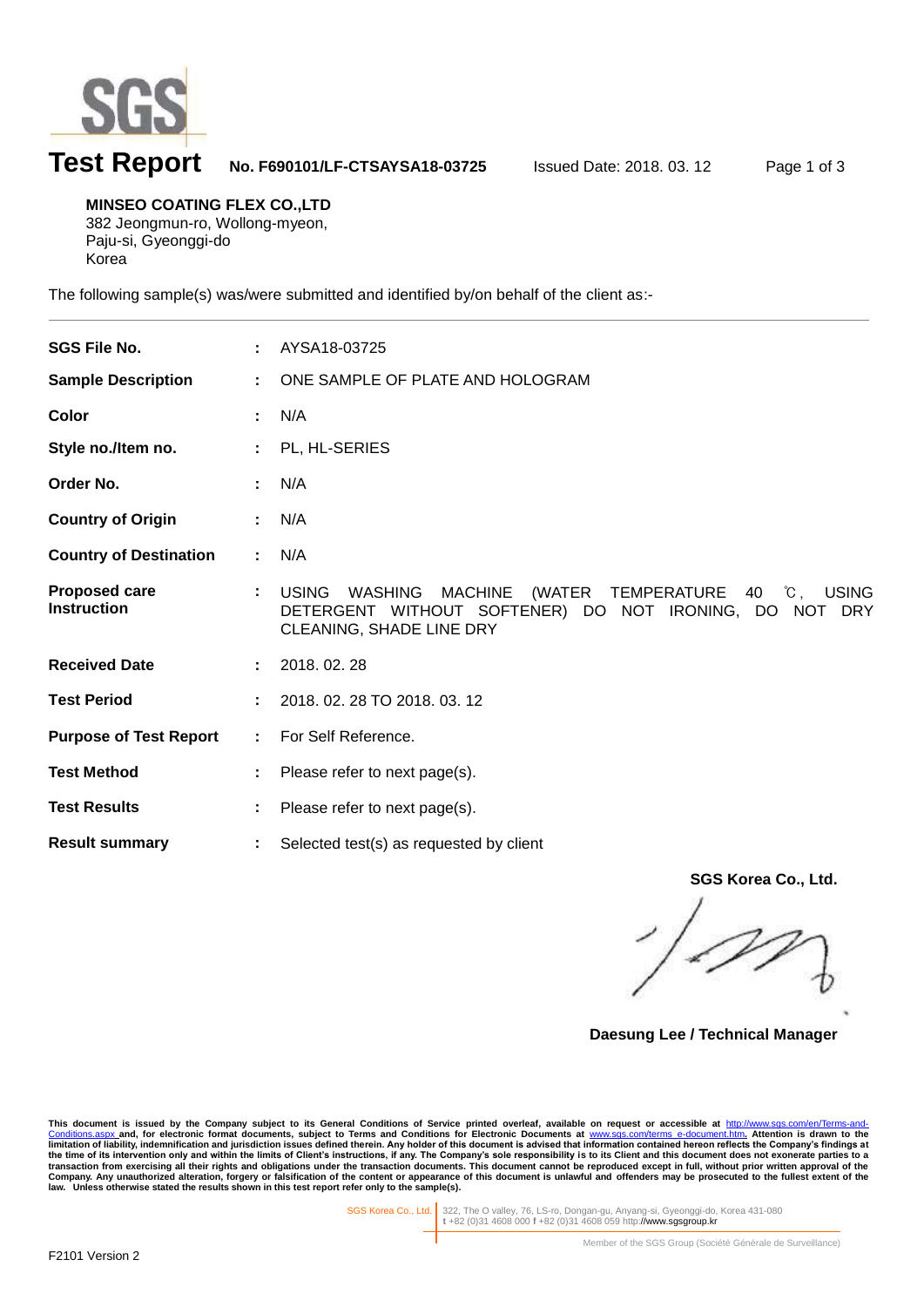

**Test Report No. F690101/LF-CTSAYSA18-03725** Issued Date: 2018. 03. 12 Page 2 of 3

### **Test Conducted Results**

## **Appearance after 5 th Washing (Hologram part only)**

Test Method: Washing Procedure: AATCC 150-2012: Machine wash at  $(44 \pm 4.2)$  ℃ with 1.8 kg dummy loading, Normal cycle, Line dry at 25 ℃, Add 66.0 g of 1993 AATCC Standard Reference Detergent - Observation on washed sample

The color of the sample was almost the same as that of the original state. ( grade 4.5) No noticeable change was found. Therefore, the general appearance of the washed sample is **satisfactory.**

#### **Appearance after 10th Washing (Hologram part only)**

Test Method: Washing Procedure: AATCC 150-2012: Machine wash at  $(44 \pm 4.2)$  ℃ with 1.8 kg dummy loading, Normal cycle, Line dry at 25 ℃, Add 66.0 g of 1993 AATCC Standard Reference Detergent - Observation on washed sample

The color of the sample was almost the same as that of the original state. (grade 4.5) The hologram was noticeably removed. (Silver part) Therefore, the general appearance of the washed sample is **Unsatisfactory.**

## **Appearance after 15 th Washing (Hologram part only)**

Test Method: Washing Procedure: AATCC 150-2012: Machine wash at (44 ± 4.2) ℃ with 1.8 kg dummy loading, Normal cycle, Line dry at 25 ℃, Add 66.0 g of 1993 AATCC Standard Reference Detergent - Observation on washed sample

The color of the sample was almost the same as that of the original state. ( grade 4.5) The hologram was noticeably removed. (Silver part)

Therefore, the general appearance of the washed sample is **Unsatisfactory.**

<Note> Grey Scale Rating is based on the 5-step scale of 1 to 5, where 1 is bad and 5 is good. <Note> The test was conducted by applicant's request.

This document is issued by the Company subject to its General Conditions of Service printed overleaf, available on request or accessible at <u>http://www.sgs.com/en/Terms-and-</u><br><u>[Conditions.aspx](http://www.sgs.com/en/Terms-and-Conditions.aspx) a</u>nd, for electronic format do **limitation of liability, indemnification and jurisdiction issues defined therein.** Any holder of this document is advised that information contained hereon reflects the Company's findings at limitation of liability, indem the time of its intervention only and within the limits of Client's instructions, if any. The Company's sole responsibility is to its Client and this document does not exonerate parties to a<br>transaction from exercising all **law. Unless otherwise stated the results shown in this test report refer only to the sample(s).**